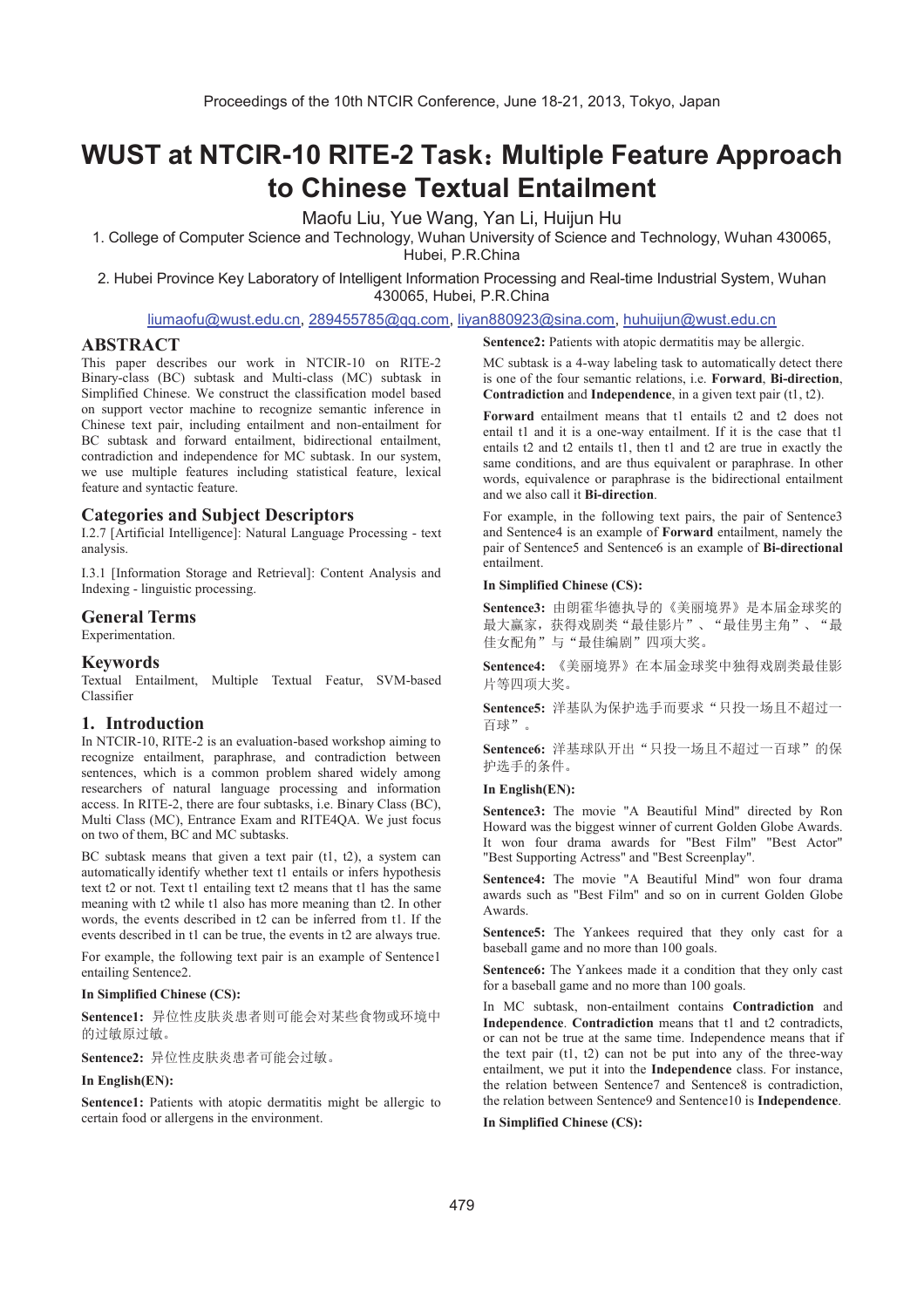Sentence7: 基特是一位棒球选手。

Sentence8: 基特未曾打过棒球。

Sentence9: 美国二氧化碳排放量目前位居世界第一。 Sentence10: 中国二氧化碳排放量目前位居世界第二。

#### In English(EN):

Sentence7: Kitt is a baseball player.

Sentence8: Kitt never played baseball.

Sentence9: The carbon dioxide emission in U.S. ranks first in the world currently.

**Sentence10:** The carbon dioxide emission in China ranks second in the world currently.

Recognizing textual entailment is essentially a classification problem which can be implemented by machine learning methods. In this paper, we use SVM-based classification method and multiple textual features to solve the entailment problem. We totally used 14 features including 8 statistical features, 1 lexical feature and 5 syntactic features.

## 2. System Description

Our system includes three main modules, i.e. preprocessing, feature extraction and SVM Classifier. Figure 1 illustrates our system architecture in detail.



**Figure 1. System Architecture** 

Support vector machine (SVM) is a supervised learning model with associated learning algorithms that analyze data and for classification and regression recognize patterns, used analysis. The following Figure 2 describes the SVM classifier in our system.



## **Figure 2. SVM Classifier**

# 2.1 Data preprocessing

In the data preprocessing, the system mainly implements the Chinese word segmentation and removes the stop words according to the stop word list.

As we all know, English word is usually separated by spaces, but Chinese is written without spaces between words in standard. We choose Stanford Chinese word segmenter with PKU standard as the tool to segment the Chinese word. The following example is the preprocessing result of the original training data given by NTCIR-10 after Chinese word segmentation and removing stop words. Our system does not take the POS tagging into accounts.

## Example 1:

 $<$  pair id "10" label "B"  $>$ <t1> 1998 年 登陆 内地 泰坦尼克号 曾 获得 3.2 亿 元 票房  $\langle t1 \rangle$ <t2> 1998 年 引进 大陆 泰坦尼克号 票房 3.2 亿 元  $\langle t2 \rangle$  $<$  pair  $>$ 

# **2.2 Feature extraction**

In this subsection, we mainly focus on three kinds of features used in our system.

## 2.2.1 Statistical feature

There are eight features being relevant to Statistical feature in our system, word overlap, length difference, Manhattan distance, Euclidean distance, cosine similarity, Jaro-Winkler distance, LCS similarity and same words ratio in shorter text.

#### (1) Word overlap

This feature considers how many same words existing in text t1 and text t2 for the text pair  $(t1, t2)$ . This feature is used in our system because we hold the assumption that the more of the same words in the text pair, the higher similarity between the two texts and the pair  $(t1,t2)$  is mostly like to express the similar meaning.

$$
W_{\text{overlap}} = \frac{|Words(t1) \bigcap Words(t2)|}{|Words(t1) \bigcup Words(t2)|}
$$
(1)

Where  $Words(t1)$  denotes the set of the words in text t1.

#### (2) Length difference

This feature concerns the length difference between text t1 and text t2 for the text pair  $(t1, t2)$ . We use this feature in our system because if text t1 entails text t2, the text t1 mostly contains more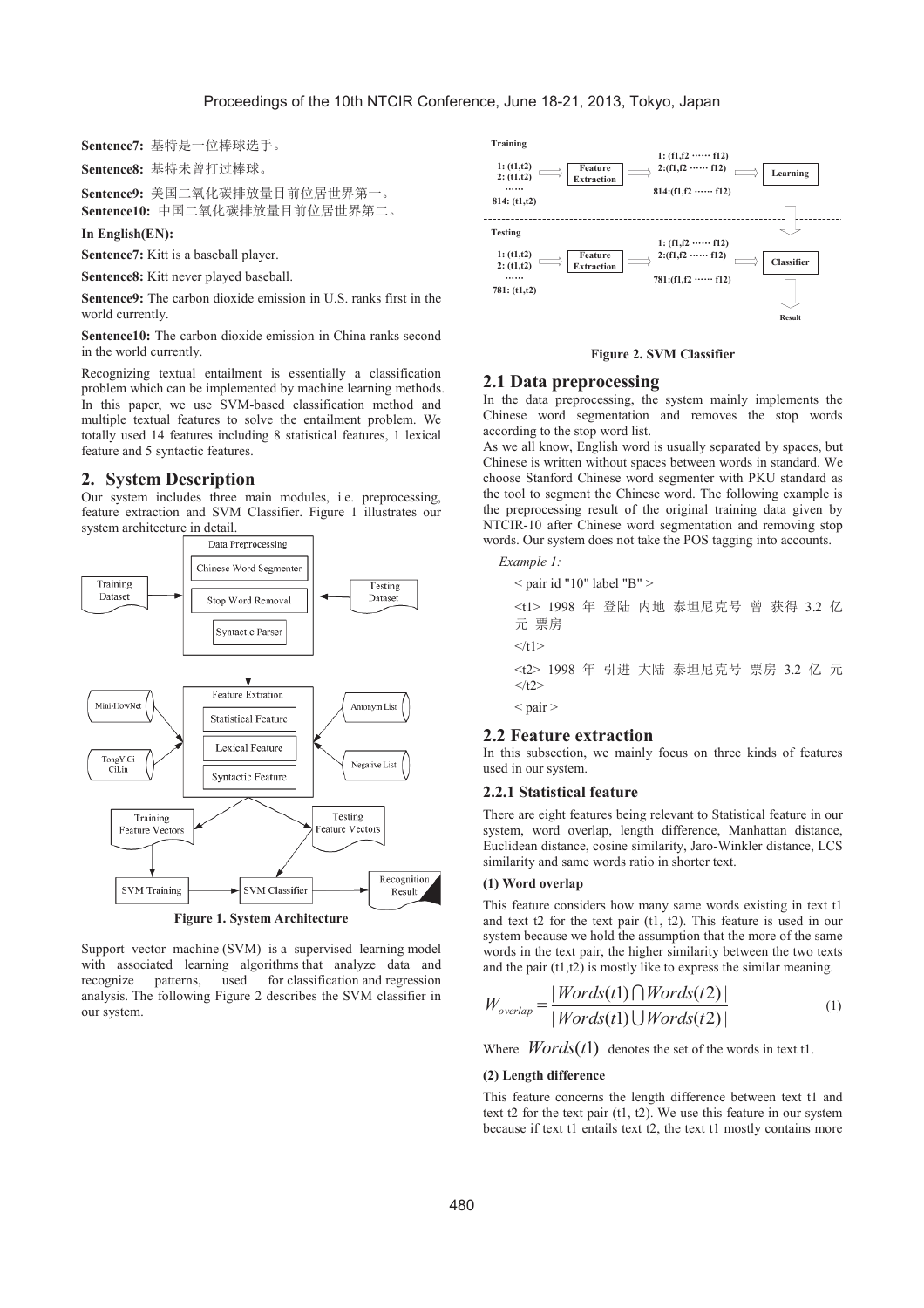information than text t2. And this rule shows that if text t1 entails text t2, the length of text t1 is mostly larger than the length of text t2. And the most important thing is that if the lengths of text t1 and t2 are almost equal, maybe the text pair (t1,t2) holds the bidirectional entailment relationship.s

$$
Len_{dif} = length(t1) - length(t2)
$$
\n(2)

Where the function  $length(t)$  is used to calculate the length of the text.

## **(3) Manhattan distance**

Manhattan distance defines the distance between two points measured along axes at right angle. In a plane with point p1 at (x1, y1) and point p2 at (x2, y2), the Manhattan distance between them is  $|x1-x2| + |y1-y2|$ . Manhattan distance can be used to calculate the similarity between the text pairs.

$$
M_{dis}(\vec{t1}, \vec{t2}) = \sum_{i=1}^{n} |t1_i - t2_i|
$$
 (3)

Where  $\overrightarrow{t}$  and  $\overrightarrow{t}$  are the vectors, using the TF\*IDF to compute the value for each element, of the texts t1 and t2 respectively and the parameter  $n$  is the dimension of the vector.

## **(4) Euclidean distance**

Euclidean distance also takes the distance between two data points into accounts and can be used to calculate the similarity between the vectors of the texts t1 and t2. The vectors of the text pair in this feature are same as those of Manhattan distance.

$$
E_{dis}(\vec{t1}, \vec{t2}) = \sqrt{\sum_{i=1}^{n} (t1_i - t2_i)^2}
$$
 (4)

## **(5) The cosine similarity**

The cosine similarity is used to compute the similarity between the texts t1 and t2 in vector space and the vectors are also the same as the Manhattan distance.

$$
Sim_{\cos} = \frac{\sum_{i=1}^{n} t1_i * t2_i}{\sqrt{\sum_{i=1}^{n} t1_i * \sqrt{\sum_{i=1}^{n} t1_i}}}
$$
(5)

## **(6) Jaro-Winkler distance**

The Jaro–Winkler distance is a measure of similarity between two textual strings. The higher the Jaro-Winkler distance for two textual strings is, the more similar the textual strings are. The Jaro-Winkler distance metric is designed and best suited for short textual strings such as person names.

$$
JW_{dis} = \frac{m}{3 * length(t1)} + \frac{m}{3 * length(t2)} + \frac{m-t}{3 * m}
$$
  

$$
L_{JW} = \frac{\max( length(t1), length(t2))}{2} - 1
$$
 (6)

Where  $m$  is the number of textual strings that text t1 matching text t2. The concept of matching here means a string appearing in the t1 and t2 at the same time and the position interval is no more than the value of  $L_{JW}$ .

## **(7) LCS similarity**

The longest common subsequence (LCS) is to find the longest subsequence common to all sequences in a set of sequences.

$$
Sim_{LCS}(t1, t2) = \frac{length(LCS(t1, t2))}{min(length(t1), length(t2))}
$$
 (7)

Where,  $LCS(t1,t2)$  refers to the longest common subsequence between text t1 and text t2.

**(8) Same words ratio in shorter sentence** 

$$
Sim(t1, t2) = \frac{Words(min(t1, t2))|_{similarity=1}}{min(length(t1), length(t2))}
$$
\n(8)

Where  $Words(\min(t1, t2))|_{similarity=1}$  refers to the number

of words which words similarity equals 1 in the shorter sentence between t1 and t2. Words similarity here is calculated based on CiLin.

## **2.2.2 Syntactic feature**

Compared with RITE-1, this feature is newly added to improve the system. It's effect is significant. In the text pair  $(t1, t2)$ , we suppose that the syntactic structures of text t1 and text t2 has higher similarity, text t1 and text t2 mostly have higher probability to express the similar meaning. Figure 3 shows the syntax trees, using the Stanford Chinese parser [CHANG et. al. 2009], of the text pair in following Example 2.

#### *Example 2:*

#### **In Simplified Chinese (CS):**

Sentence11:纳芙拉蒂洛娃出生于捷克斯洛伐克布拉格, 是一 位美国职业网球运动员。

Sentence12: 纳芙拉蒂洛娃出生于布拉格。

### **In English (EN):**

**Sentence11:** Navratilova was born in Prague, Czechoslovakia, is an American professional tennis player.

**Sentence12:** Navratilova was born in Prague.

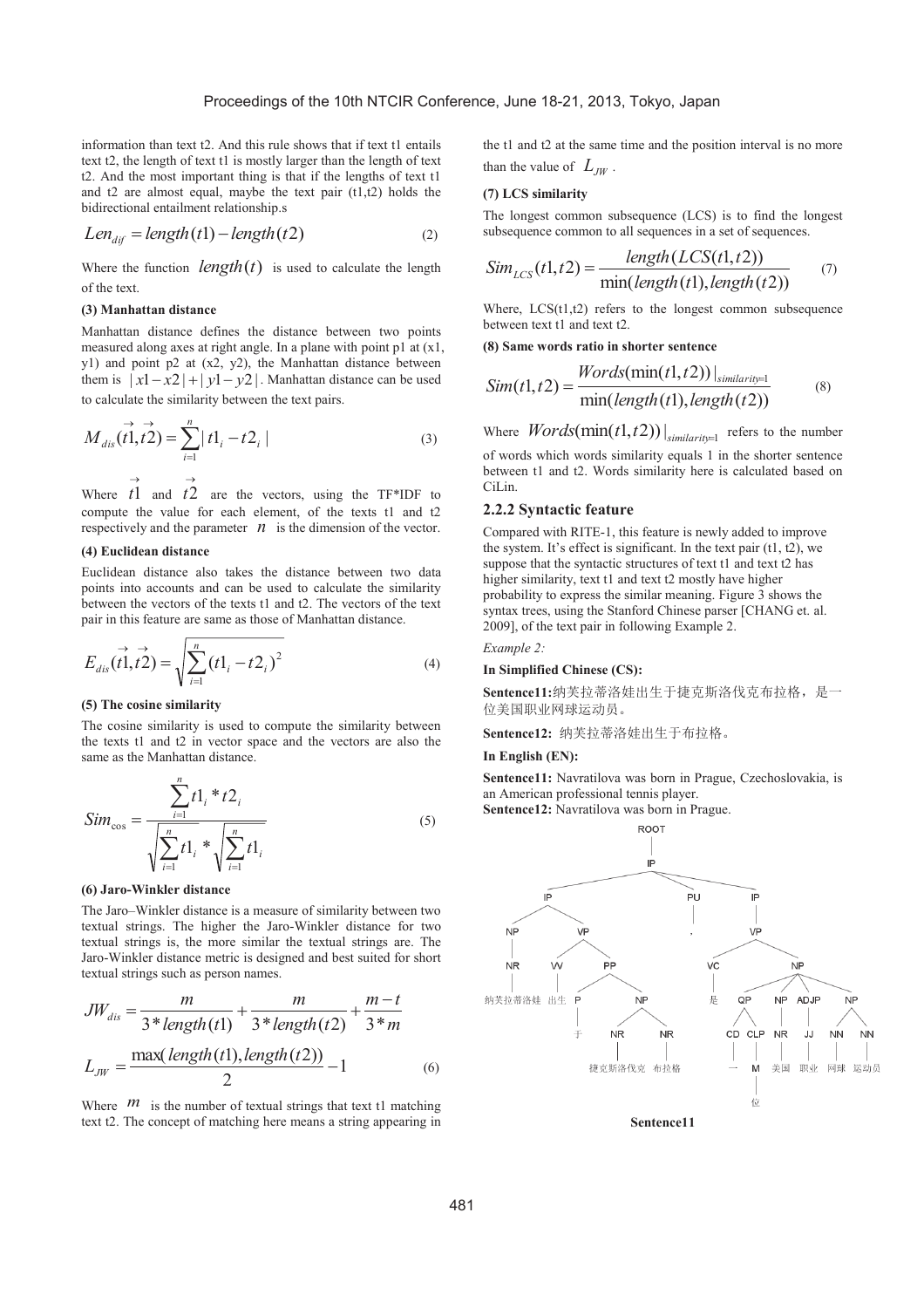

**Figure 3. Syntax trees examples for the text pair** 

We can easily find that the grammatical structure of two syntax trees in Figure 3 is very similar, especial the syntax tress of the Sentence12 to the left branch of the syntax tree of the Sentence11.

According to the syntax tree, we can get the grammatical dependency relationship between the text elements. The following Example 3 is the grammatical dependency relation triples for the text pair in Example 3.

#### *Example 3:*

Sentence13: prep(出生-2, 于-3), dep(布拉格-5, 捷克斯洛伐克 -4), dep(于-3, 布拉格-5), dep(美国-10, 是-7), num(美国-10, 一 -8), dep(-8, 位-9), root(ROOT-0, 美国-10), amod(美国-10, 职业-11),nn(运动员-13, 网球-12), dep(美国-10, 运动员-13)

**Sentence14:** root(ROOT-0, 出生-2), prep(出生-2, 于-3), dep(于 -3, 布拉格-4)

We calculate the syntactic feature based on these dependency relation triples of the text pair and by the following formula.

$$
Sim_{\text{symtree}} = \frac{\sum_{p_{t2} \in S_{t2}} \max_{p_{t1} \in S_{t1}} \{ \text{sim}_p(p_{t1}, p_{t2}) \}}{|S_{t2}|} \quad (9)
$$

Where the  $S_{t1}$  and  $S_{t2}$  represent the sets of dependency relation triples of text t1 and t2 in the text pair  $(t1,t2)$  respectively, the  $P_{t1}$  and  $P_{t2}$  denoting dependency relation triples in the  $S_{t1}$  and  $S_{t2}$  sets, and the  $\sin \frac{m_p(p_{t1}, p_{t2})}{m_p(p_{t1}, p_{t2})}$  is used to compute the similarity between  $P_{t1}$  and  $P_{t2}$ .

$$
sim_p(p_{t1}, p_{t2}) = \frac{1}{2} (max\{sim_w(w_1, w_1) + sim_w(w_2, w_2), \newline sim_w(w_1, w_2) + sim_w(w_2, w_1)\})
$$

$$
sim_w(w_1, w_2) = \begin{cases} 1 & w_1 = w_2 \\ 0 & otherwise \end{cases}
$$
(10)

Where  $W_1, W_2 \in p_{t1}$  and  $W_1, W_2 \in p_{t2}$ .

## **2.2.3 Lexical semantic feature**

#### **(1) Hownet based similarity**

The text semantic similarity based on Hownet can be calculated by the formula below.

$$
LS_{However} = \frac{1}{2} \left( \frac{1}{m} \sum_{i=1}^{m} \max \{ sim_w(w_{1i}, w_{2j}) | 1 \le j \le n \} \right) + \frac{1}{n} \sum_{i=1}^{n} \max \{ sim_w(w_{1i}, w_{2j}) | 1 \le i \le m \}
$$
\n(11)

Where the word sets  $\{w_i, |1 \le i \le m\}$  and  $\{w_{2i} | 1 \leq j \leq n\}$  represent the words in text t1 and t2 respectively and we use the same approach to compute the similarity  $\sin \frac{m_w(w_1, w_2)}{w_1, w_2}$  between two words mentioned in paper (LIU and LI 2002).

#### **(2) Semantic distance similarity**

The sentences distance similarity based on HowNet can be calculated by the formula below.

$$
sim(t1, t2) = \frac{1}{2} \left( \frac{1}{m} \sum_{i=1}^{m} \max \left\{ sim(w_{1i}, w_{2j}) \mid 1 \le j \le n \right\} + \frac{1}{n} \sum_{j=1}^{n} \max \left\{ sim(w_{1i}, w_{2j}) \mid 1 \le i \le m \right\} \right)
$$

(12)

Here, we use tool in paper [2] to calculate the semantic distance similarity based on HowNet.

## **(3) TongYiCi CiLin based similarity**

We hold the assumption that the synonyms in text t1 and text t2 can improve the recognition accuracy of the bidirectional entailment relation, so the text semantic similarity based on the Chinese synonym resource, TongYiCi CiLin, is calculated by the same formula (12) of Hownet based similarity and the word similarity  $\sin m_{\nu} (w_1, w_2)$  is computed by the approach mentioned in paper (TIAN and ZHAO 2010)

## **(4) Antonym**

To calculate the pair number of the antonyms in a pair $(t1,t2)$ , we must create a antonyms table. The n is the pair number of antonyms in a pair $(t1,t2)$ . If n is 0, we think there is no any antonym in the pair $(t1,t2)$ . If t1 and t2 are the same, the similarity of t1 and t2 is 1. And if n is not 0, the pair have one or more pairs antonyms may be contradiction.

$$
f_{\text{antonym}} = \begin{cases} 0 & (n! = 0) \\ 1 & (n = 0) \end{cases}
$$
  
(13)

Where  $n$  is the number of the antonym pairs occurring in the text t1 and text t2.

#### **(5) Negative**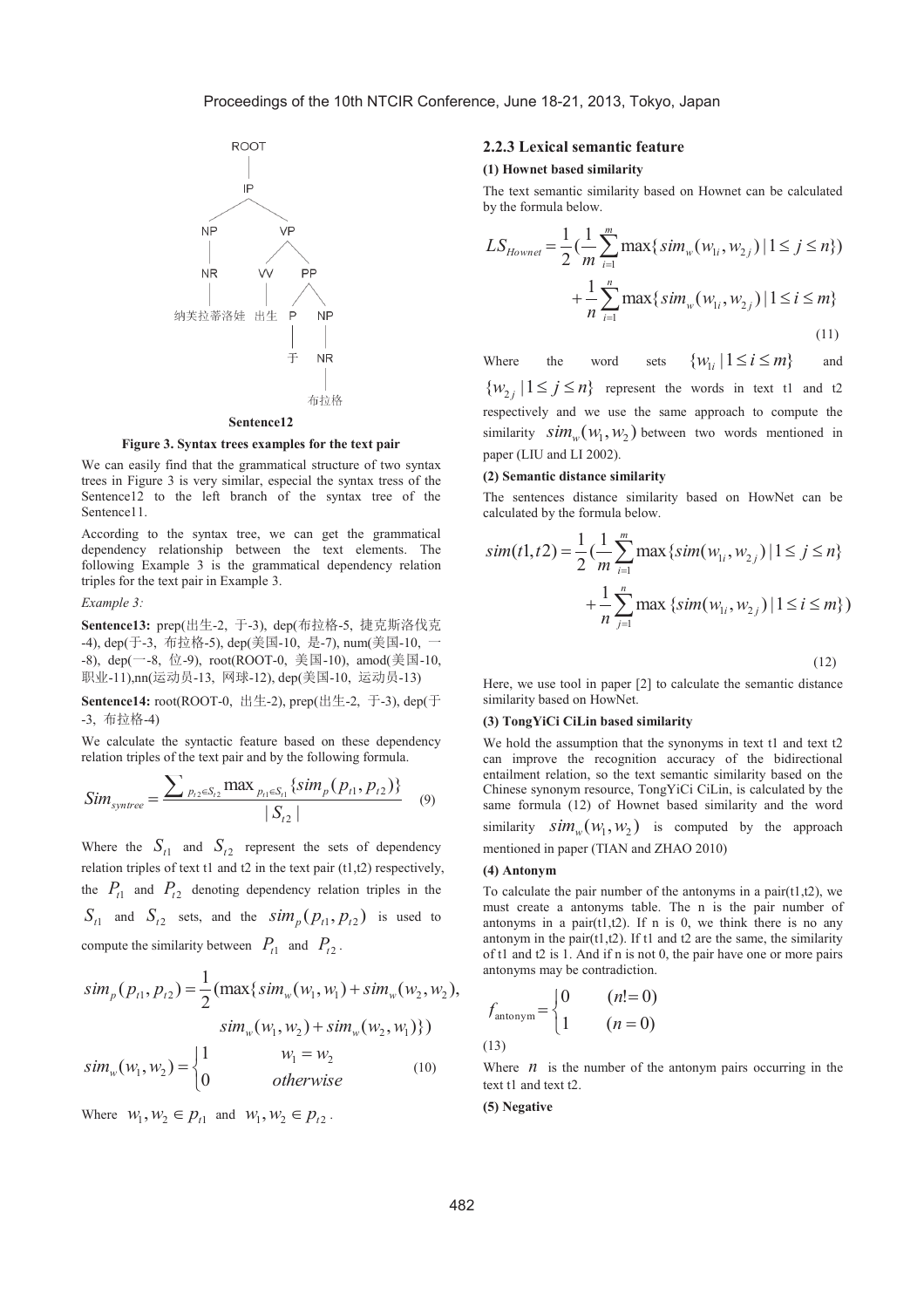In order to recognize the contradiction relation more correctly in the text pair (t1, t2), the feature of negative words in the text t1 and text t2 is taken into consideration.

$$
f_{neg} = \begin{cases} 0 & (n1 = n2 || n1\%2 = n2\%2) \\ 1 & otherwise \end{cases}
$$
 (14)

Where  $n_1$  and  $n_2$  are the number of the negative words in the text t1 and text t2 respectively.

#### **2.3 SVM classifier**

Here, we choose LIBSVM as the classifier. LIBSVM is a library for support vector classification (SVM) and regression. After preparing and scaling data set in LIBSVM form, our system chooses the RBF kernel function to do the cross-validation.

Figure 4 and Figure 5 are the results of BC and MC respectively.



**Figure 4. Training data for BC after cross-validation** 



**Figure 5. Training data for MC after cross-validation** 

#### **3. Experiments**

We submitted one result of BC and one result of MC to NTCIR-10. The official evaluation results of performance are listed in the Table 1. There is only one type of assessment, automatic assessment by accuracy.

**Table 1. Official results of WUST formal run experiment** 

| Run           | <b>Subtask</b> | <b>MacroF1</b> | Accuracy |
|---------------|----------------|----------------|----------|
| WUST-CS-BC-01 |                | 0.501          | 0.588    |
| WUST-CS-MC-02 | МC             | 0.409          | 0.524    |

## **3.1 BC subtask**

The label result is evaluated from three parameters, i.e. F-measure, precision, recall. The respective formulas are listed as follows:

$$
F-measure = \frac{2*Precision*Recall}{Precision+Recall}
$$
 (15)

$$
Precision = \frac{TP}{TP + FP}
$$
 (16)

$$
Recall = \frac{TP}{TP + FN}
$$
 (17)

Where TP (True Positives) and FP (False Positives) are the true number and false number of all the positives of this class in the test dataset.

The experiment results of the BC subtask are shown in the following Table 2.

**Table 2. Experiment results of the BC**

| Label | <b>F-measure</b> | <b>Precision</b> | Recall |
|-------|------------------|------------------|--------|
|       | 0.709            | J.573            | 0.929  |
|       | በ 294            | ገ 691            | 0.187  |

According to Table 2, we consider the accuracy of "Y" is better than that of "N". And we think that the most influence factors of accuracy are the judgment of the N mistakes.

In BC subtask, we use the same features with MC subtask, but the characteristics of the BC and MC subtasks should be different, which may cause the dissatisfaction of BC result. We think if we choose some different features to BC, the accuracy of BC would be higher.

#### **3.2 MC subtask**

The experiment results of the MC subtask are shown in the following Table 3.

**Table 3. Experiment results of the MC** 

| Label | <b>F-measure</b> | <b>Precision</b> | Recall |
|-------|------------------|------------------|--------|
|       | 0.597            | 0.564            | 0.635  |
|       | 0.628            | 0.479            | 0.906  |
|       | 0.036            | 0.333            | 0.019  |
|       | ) 374            | በ 719            | 0.253  |

In Table3, B stands for bi-direction entailment, F stands for forward entailment, C stands for contradiction and I stands for independence.

According to Table 3, we can find that contradiction is almost wrong and independence is not ideal. And we think that the most influence factors of accuracy are the judgment of the C and I mistake.

In the experiment, we have found that contradiction is difficult to judge. We added two features, antonyms and negative words, to solve this problem. We need to try more features to solve the contradiction problem.

## **4. Conclusions**

In this paper, we construct the classification model based on support vector machine to recognize semantic inference in Chinese text pair using multiple features, including statistical, syntactic and lexical semantic ones. From the result, we find that using multiple features to recognize textual entailment in Chinese text pairs is workable and effective. However inadequacies still